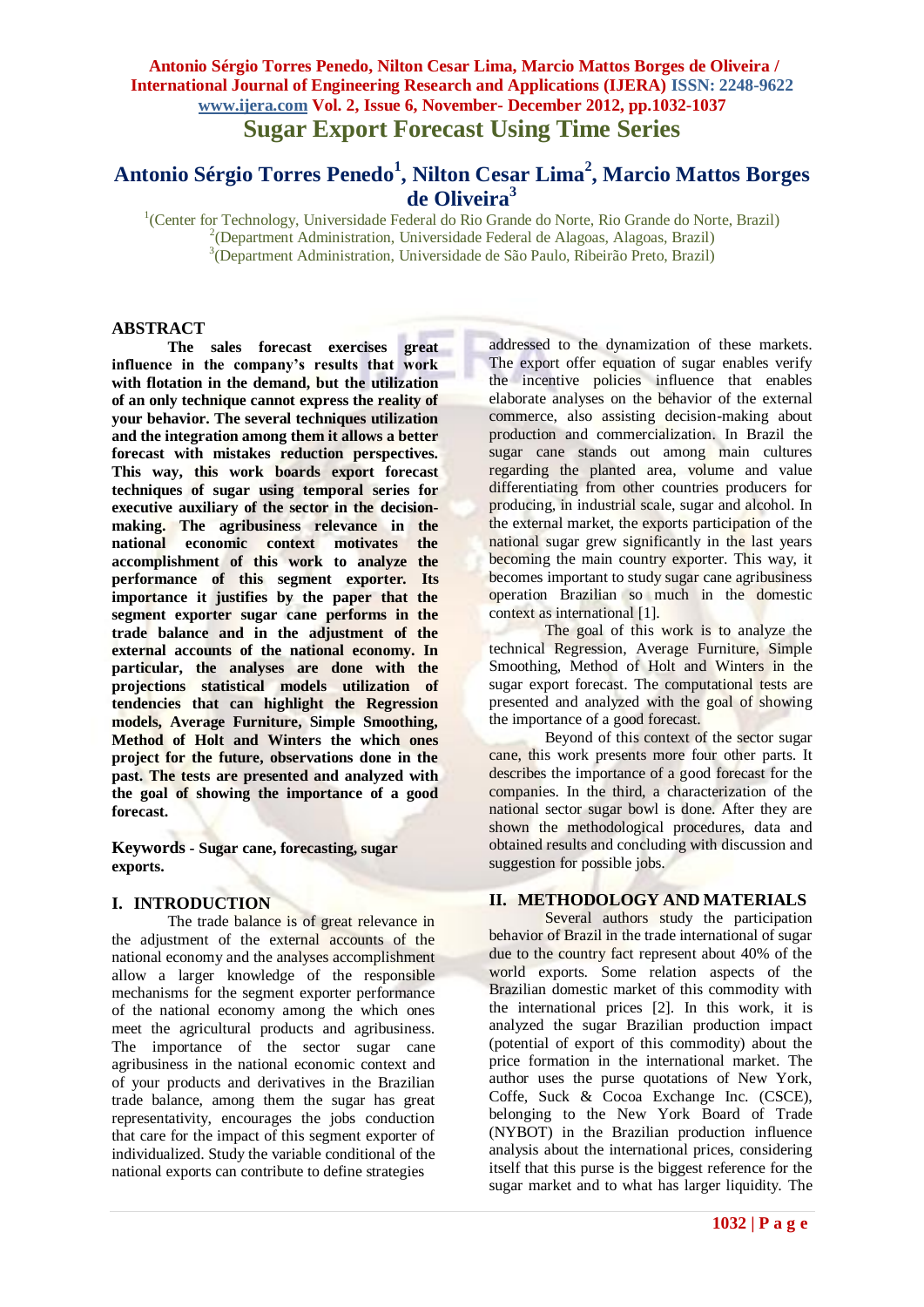prices impact of the future contract of brute sugar nº11 of Csce/Nybot, rate of commercial exchange, petroleum barrel WTI Spot (north American market) and Europe Brent Spot (European market) in the sugar crystal prices packed in sacks of 50 kg [3]. A Brazilian export offer function of sugar using the Auto-regression methodology Vetorial with identification by Bernanke's Process [1].

The present work aims analyze the sugar quantity behavior exported by Brazil using the forecast Regression methods, Average Furniture, Simple Smoothing, Method of Holt and Winters for executive auxiliary of the sector in the decisionmaking. To accomplish this work were used secondary data originating of the site database of UNICA (Sugar Cane Industry Union) with reference to year of 2004 and 2005.

In the middle academic is common to classify the researches in qualitative or quantitative depending on the type of used data and in its form of your treatment. Beyond of this, [4] is possible to classify the scientific researches in exploratory, explanatory and descriptive basing itself on your general goals. This context, the present work can be classified as quantitative and descriptive, characterizes for trying describe systematically an interest area or a phenomenon, being this description always detailed and objective.

Variable is an aspect or dimension of a phenomenon that in research given moment can take over different values, in other words, is any characteristic that can take over different numeric values [4]. These variable can be classified regarding the gender, species and categories. In this work the variable in study is the sugar quantity exported by Brazil in years of 2004 and 2005 and can be classified as quantitative variable and continues to take over any numeric value as well as enable measured. The periodicity chosen for the quantity forecast study of sugar exported by Brazil was the monthly. The utilization of monthly data it justifies for allowing the fast transmission among values involved at work, what to could not occur if the values went annual. The present work data correspond to the period between January 2004 and December 2005 and totalize 24 months.

The proposed approach for the execution of this research project, [5] follows the important steps:

- Problem definition;
- Information collection (data):
- Graphic analysis of the results.
- Models choice and adjustment;
- Forecast model use and evaluation.

# **III. LITERATURE REVIEW 3.1 DEMAND FORECAST**

In the current economy, where the complexity and competitiveness increases continually, operational and financial earnings can be obtained using forecast good models to control

the production management (production aggregate planning development, materials stocks and management control), marketing (sales and propagandas strategies), finance (administration and managerial budget) and logistics (size and routing of fleet), having each functional their area special problems of forecast. The capacity levels, the financial needs and the general structure of the business are influenced by the demand levels. Seasonality in the demand-standard, growth or decline in sales rates and general flotation caused by infinity of controlled variables or cannot cause demand variation with time. Most forecast methods of short term read with this kind of temporal variation, frequently called series of time or temporal series [6].

The sales forecast exercises great influence in the company's results that work with great flotation in the demand for direct sales, being the sales departments and/or marketing the responsible persons for its execution. Their results is an input for the decision in the capacity planning and control, that usually is a production management responsibility. A demand forecast should be expresses in terms of useful to the capacity planning and control, could are translated in realistic expectations of demand, express at the same units that the capacity as hour-machine, manhour, space etc. Moreover, should be as exact as possible, because while the dumb demand instantly, there is the phase displacement between decide to change the capacity and this change produce the desired result. Concluding, should give an indication of the relative uncertainty, in other words, of equal importance is an estimate of regarding real demand can differ of the average [7]. The forecast methods are classified in qualitative or based on trial, quantitative or mathematical and mixed of the two kinds [5]. The qualitative methods are not analytic methods, based on intuition, trial, interview with specialists, experience of the involved, market research, among others, used to create future scenarios. The quantitative methods use historical data to foresee the demand in future periods. The future forecast of the demand requires the construction of mathematical and statistical models that use the available data along time (time series). For the utilization of historical data in forecast models it owes still consider three basic terms:

- Existence of historical information;
- The historical information can be transformed in numeric data;
- Standards that occurred in the past will continue to occur in the future.

The consideration of historical data for forecast models addressed for present research for series study temporal and the application tool that do use of this concept. But should itself stress that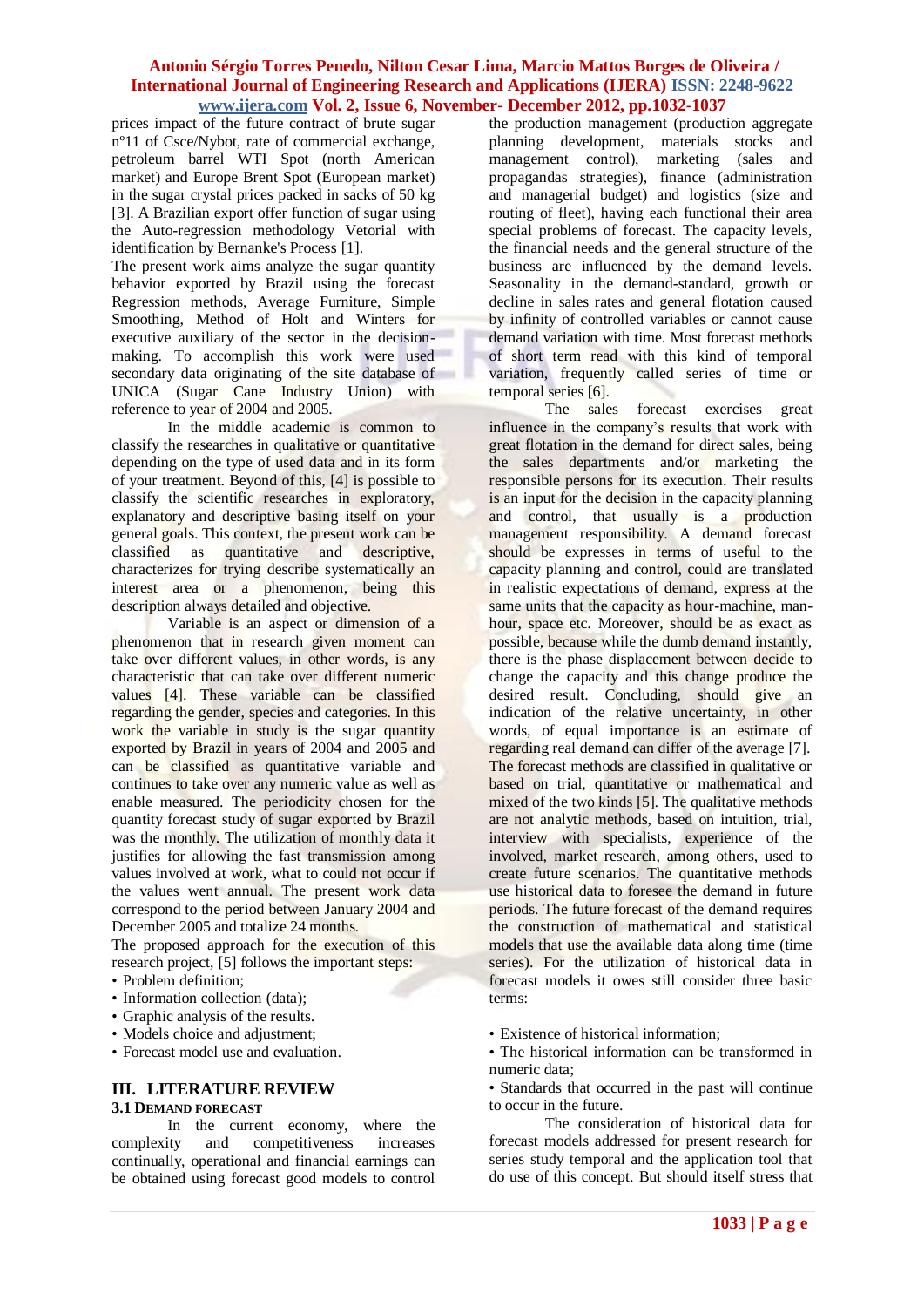the qualitative and quantitative methods should not be treaties as "competitive", but as allied in intuit of obtaining best and more perfected forecasts. A model composite to foresee the demand of a company services provider in the computers technical assistance area people, more specifically, in the computer science equipment maintenance through the forecasts integration [8].

#### **3.2 BRAZILIAN SUGARCANE INDUSTRY**

The sugar cane, basic raw material for the sugar and alcohol production, has been occupying important position in the Brazilian agriculture along the two last decades.

This position is express by the volume of 569 million tons of cane, 27 million cubic meters of alcohol and 31 million tons of sugar [9]. The sugar cane volume, alcohol and sugar produced by the country, can be seen in the Table to follow.

Table 1: Sugar cane volume, alcohol and sugar produced by the country

| <b>Harvest</b>           | <b>Sugar</b>        | <b>Alcohol</b> | <b>Sugar</b>   |
|--------------------------|---------------------|----------------|----------------|
|                          | cane                | (m3)           | (tons)         |
|                          | (tons)<br>222.429.1 |                |                |
| 1990/199                 |                     | 11.515.1       | 7.365.34       |
| 1                        | 60                  | 51<br>12.716.1 | 4              |
| 1991/199                 | 229.222.2           |                | 8.604.32       |
| $\overline{c}$           | 43                  | 80             | 1              |
| 1992/199                 | 223.382.7           | 11.694.7       | 9.318.49       |
| 3                        | 93                  | 58             | $\overline{0}$ |
| 1993/199                 | 218.336.0           | 11.284.7       | 9.332.89       |
| $\overline{\mathcal{L}}$ | 05                  | 26             | 6              |
| 1994/199                 | 240.712.9           | 12.685.1       | 11.703.3       |
| 5                        | 07                  | 11             | 15             |
| 1995/199                 | 251.827.2           | 12.589.7       | 12.653.0       |
| 6                        | 12                  | 65             | 29             |
| 1996/199                 | 287.809.8           | 14.372.3       | 13.659.3       |
| 7                        | 52                  | 51             | 80             |
| 1997/199                 | 303.057.4           | 15.399.4       | 14.880.6       |
| 8                        | 15                  | 49             | 91             |
| 1998/199                 | 314.922.5           | 13.868.5       | 17.942.1       |
| 9                        | 22                  | 78             | 09             |
| 1999/200                 | 306.965.6           | 13.021.8       | 19.387.5       |
| 0                        | 23                  | 04             | 15             |
| 2000/200                 | 257.622.0           | 10.593.0       | 16.248.7       |
| 1                        | 17                  | 35             | 05             |
| 2001/200                 | 293.050.5           | 11.536.0       | 19.218.0       |
|                          | 43                  | 34             | 11             |
| 2002/200                 | 320.650.0           | 12.623.2       | 22.567.2       |
| 3                        | 76                  | 25             | 60             |
| 2003/200                 | 359.315.5           | 14.808.7       | 24.925.7       |
| 4                        | 59                  | 05             | 93             |
| 2004/200                 | 386.119.9           | 15.413.1       | 26.642.6       |
| 5                        | 10                  | 51             | 36             |
| 2005/200                 | 386.584.3           | 15.935.8       | 25.834.4       |
| 6                        | 87                  | 82             | 86             |
| 2006/200                 | 426.002.4           | 17.763.1       | 29.681.5       |
| 7                        | 44                  | 33             | 78             |
| 2007/200                 | 495.723.2           | 22.526.8       | 31.026.1       |

|          | 79                                 | 24 | 70       |
|----------|------------------------------------|----|----------|
| 2008/200 | $\vert$ 569.062.6 $\vert$ 27.512.9 |    | 31.049.2 |
|          | 29                                 | 62 | 06       |

|                                 |  |  |  | Source: UNICA - União da Agroindústria |  |  |
|---------------------------------|--|--|--|----------------------------------------|--|--|
| Canavieira de São Paulo (2010). |  |  |  |                                        |  |  |

Of 1990 to the 2009 the sugar cane production passed of 222,4 million tons in the crop 1990/1991 to 569 million tons in the crop 2008/2009. With regard to the alcohol production, Brazil passed of 11,5 million cubic meters in the crop 1990/1991 to the 27 million cubic meters in the crop 2008/2009. The sugar production passed of 7,3 million tons in the crop 1990/1991 to 31 million tons in the crop 2008/2009. The country sugar and alcohol main regions producers are the region Center-south with May harvest to December and the Northern region with September harvest to March. The region Center-south is composed by the state: Espírito Santo, Goiás, Mato Grosso, Mato Grosso do Sul, Minas Gerais, Paraná, Rio de Janeiro, Rio Grande do Sul, Santa Catarina e São Paulo. The Northern region is composed by the state: Alagoas, Bahia, Ceará, Maranhão, Pará, Paraíba, Pernambuco, Piauí, Rio Grande do Norte, Sergipe e Tocantins. The existence of two sugar cane regions producers, alcohol and sugar allow in the country the sugar and alcohol supply occurs during whole year, since the periods among regions are different. The competition between activity of the sugar cane industry and Northern regions Center-south, the differences among production structures, in the administration and managerial terms the climate and the soil of a study of sugarcane economy in the country [10].

According to the authors, the strong presence of the State guaranteed sugar cane agribusiness maintenance, but it acted as a barrier to the growth stimulus before the market. Nowadays, the cane this expanding in the regions West and São Paulo's Northwest, in Goiás' State and Minas Gerais. But ahead of this advance of the agricultural area destined to the sugar cane culture, it argues in society several sectors a possible reduction of the agricultural area destined to the food production and her consequence as food and elevation production decrease of prices together with a deforestation increase of environmental reserves. The regional production of sugar cane, sugar and alcohol can be seen in the Table 2.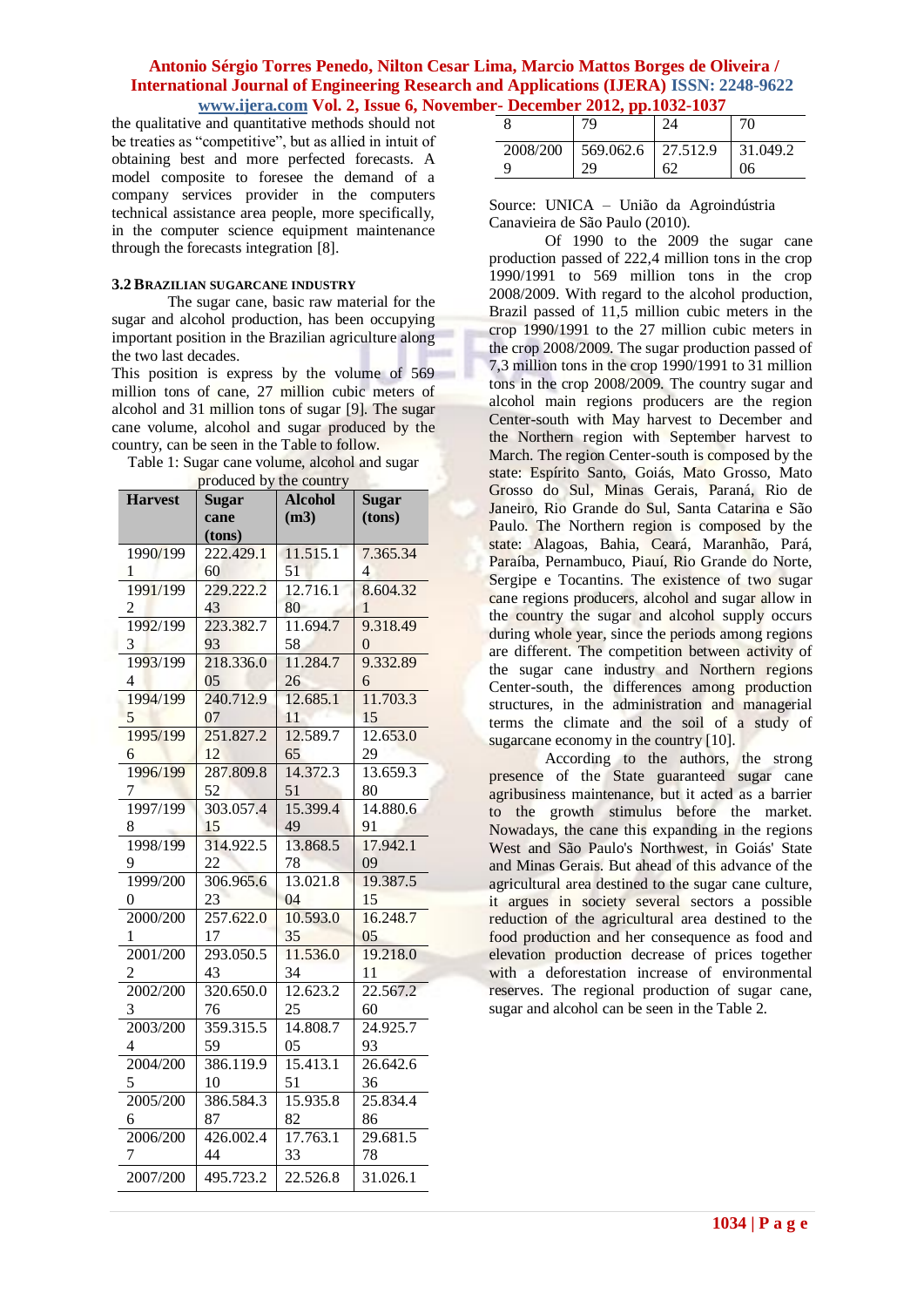Table 2: Regional production of sugar cane, sugar and alcohol (million)

| ана агсоног (пшпон <i>)</i><br>North-northeast |                         |                              |                           | <b>Center-south</b>            |                        |                            |
|------------------------------------------------|-------------------------|------------------------------|---------------------------|--------------------------------|------------------------|----------------------------|
| <b>Harvest</b>                                 | Sugar<br>cane<br>(tons) | <b>Sugar Alcoh</b><br>(tons) | ol<br>(m3)                | <b>Sugar</b><br>cane<br>(tons) | <b>Sugar</b><br>(tons) | <b>Alcoh</b><br>ol<br>(m3) |
| 1990/1991                                      | 52,2                    | 2,8                          | 1,8                       | 170,1                          | 4,5                    | 9,7                        |
| 1991/1992                                      | 50,1                    | 2,7                          | 1,7                       | 179,0                          | 5,8                    | 10,9                       |
| 1992/1993                                      | 47,1                    | 3,1                          | 1,6                       | 176,2                          | 6,1                    | 10,0                       |
| 1993/1994                                      | 34,4                    | 2,2                          | 0,9                       | 183,9                          | 7,0                    | 10,3                       |
| 1994/1995                                      | 44,6                    | 3,2                          | 1,5                       | 196,0                          | 8,4                    | 11,1                       |
| 1995/1996                                      | 47,4                    | 3,3                          | 1,7                       | 204,4                          | 9,3                    | 10,8                       |
| 1996/1997                                      | 56,2                    | 3,1                          | 2,2                       | 231,6                          | 10,4                   | 12,1                       |
| 1997/1998                                      | 54,2                    | 3,5                          | 2,1                       | 248,7                          | 11,3                   | 13,2                       |
| 1998/1999                                      | 45,1                    | 2,7                          | 1,6                       | 269,7                          | 15,1                   | 12,2                       |
| 1999/2000                                      | 43,0                    | 2,4                          | 1,3                       | 263,.4                         | 16,9                   | 11,6                       |
| 2000/2001                                      | 50,5                    | 3,6                          | 1,5                       | 207,0                          | 12,6                   | 9,0                        |
| 2001/2002                                      | 48,8                    | 3,2                          | 1,3                       | 244,2                          | 15,9                   | 10,1                       |
| 2002/2003                                      | 50,2                    | 3,7                          | 1,4                       | 270,4                          | 18,7                   | 11,1                       |
| 2003/2004                                      | 60,1                    | 4,5                          | 1,7                       | 299,1                          | 20,4                   | 13,0                       |
| 2004/2005                                      | 57,3                    | 4,5                          | 1,8                       | 328,7                          | 22,1                   | 13,5                       |
| 2005/2006                                      | 49,7                    | 3,8                          | 1,5                       | 336,8                          | 22,0                   | 14,3                       |
| 2006/2007                                      | 53,2                    | 4,0                          | 1,1                       | 372,7                          | 25,5                   | 16,0                       |
| 2007/2008                                      | 64,6                    | 4,8                          | 2,1                       | 431,1                          | 26,2                   | 20,3                       |
| 2008/2009<br>$\sim$                            | 64,0<br><b>TIMITO A</b> | 4,2                          | 2,4<br>$TT_{11}$ : $\sim$ | 504,9<br>$1 -$<br>$\lambda$    | 26,7<br>1.141          | 25,1                       |

Source: UNICA – União da Agroindústria Canavieira de São Paulo (2010).

According to the table of regional production, in the harvest 2008/2009, the sugar cane production of the region Center-south represented about 88% from the total produced in the Country, being São Paulo's State the responsible person for 63% of the national production. That state also is the main responsible person for the sugar and alcohol productions with 65% and 63%, respectively, of the national production. Note itself that there is a sugar cane production concentration tendency in the region Center-south. The region, in the crop 1990/1991, was responsible for 76% of the sugar cane, 61% of the sugar and 84% of the alcohol produced in Brazil. In the crop 2008/2009, it proceeded taking over the quantity of 88% of the sugar cane, 86% of the sugar and 90% of the alcohol produced in Brazil. The importance of the sugar and alcohol sector in Brazil justifies by the country fact be the biggest producer and world exporter of sugar becoming important to observe the variation of the exported quantity. The regional production of sugar cane, sugar and alcohol can be seen in the table to follow. The referring data to the sector show that in the period of 1999 to the 2005, it occurred a growth

of 0,8% a.a. in the sugar production. At the same period, the world exports grew to the a rate of 2% a.a., While the Brazilian exports grew in a rhythm of 9,9% a.a. Of this way, Brazil's Participation in the exports of world sugar grew of 27,23% in 1999 to 39,58% in the harvest of 2005, like observes itself in the Table 3.

| Table 3 - Production and world and national export |  |  |  |  |  |  |
|----------------------------------------------------|--|--|--|--|--|--|
| of sugar (million)                                 |  |  |  |  |  |  |

| <b>Harvest</b> | World             | World         | <b>Brazilian</b> | $\frac{0}{0}$  |
|----------------|-------------------|---------------|------------------|----------------|
|                | <b>Production</b> | <b>Export</b> | <b>Export</b>    | <b>Exposed</b> |
|                | (Tons)            | (Tons)        | (Tons)           | by Brazil      |
| 1999/2000      | 136,4             | 41,5          | 11,3             | 27,23          |
| 2000/2001      | 130,6             | 37,6          | 7,7              | 20,42          |
| 2001/2002      | 134,3             | 41,1          | 11,6             | 28,17          |
| 2002/2003      | 148,8             | 45,8          | 14,0             | 30,55          |
| 2003/2004      | 141,7             | 45,5          | 15,2             | 33,42          |
| 2004/2005      | 141,6             | 45,7          | 18,1             | 39,58          |
| Growth<br>Rate | 0,8%              | 2,0%          | 9,9%             |                |

#### Source: UNICA – União da Indústria de Cana-de-Açúcar (2007)

Several jobs care for Brazil's Participation in the international market of sugar. Some relation aspects of the Brazilian domestic market of this commodity with the international prices [2]. In this work, it is analyzed the sugar Brazilian production impact (potential of export of this commodity) about the price formation in the international market.

The author uses the purse quotations of New York, Coffe, Suck & Cocoa Exchange Inc. (CSCE), belonging to the New York Board of Trade (NYBOT) in the Brazilian production influence analysis about the international prices, considering itself that this purse is the biggest reference for the sugar market and to what has larger liquidity.

The prices impact of the future contract of brute sugar nº11 of Csce/Nybot, rate of commercial exchange, petroleum barrel WTI Spot (north American market) and Europe Brent Spot (European market) in the sugar crystal prices packed in sacks of 50 kg [3]. A Brazilian export offer function of sugar using the Auto-regression methodology Vetorial with identification by Bernanke's Process [1].

The operational performance of the sector sugar cane Brazilian, that allows this participation in the international commercialization of sugar, is due to the clear competitive advantages in the sugar cane comparison with other cultures as beet, used by other countries.

Specifically in the region Center-south, the production had in the last significant years evolution with the new varieties development adapted most to the climate, soil and more resistant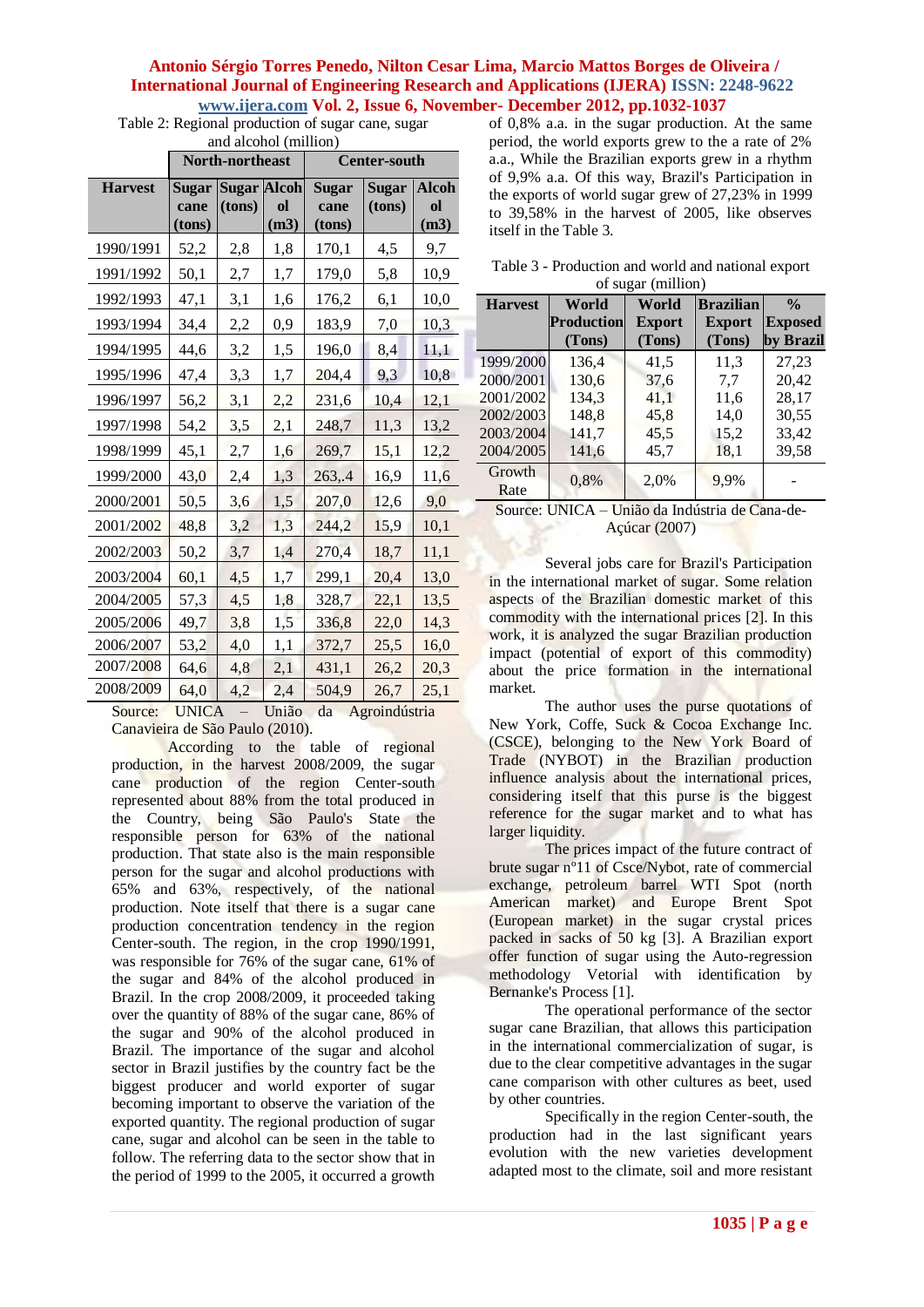# **Antonio Sérgio Torres Penedo, Nilton Cesar Lima, Marcio Mattos Borges de Oliveira / International Journal of Engineering Research and Applications (IJERA) ISSN: 2248-9622 www.ijera.com Vol. 2, Issue 6, November- December 2012, pp.1032-1037**<br>plagues: Use of modern materials: accomplishment exercises great infl

the plagues; Use of modern materials; Transportation and mechanization system improvement of the farming; Planning best processes, production management and control; Smaller use of chemical products in the industrial process; Innovations in the process of productive and co-generation of electric power [11].

# **IV. RESULTS AND DISCUSSION**

The analyze sugar quantity behavior exported by Brazil using the forecast Regression methods, Average Furniture, Simple Smoothing, Method of Holt and Winters for executive auxiliary of the sector in the decision-making was used the computational application Excel for the generation of the graphic results. The present work data correspond to the period between January 2004 and December 2005 and totalize 24 months and can are visas in the illustration 01.

Brazilian sugar export historical series (million)



# Illustration 01: Brazilian sugar Export historical series

To compare the several techniques of used forecast in this article, they were calculated 4 measured: Mean Error (ME), Mean Square Error (MSE), Absolute Average Deviation (MAD) and standard deviation  $(\sigma)$ . In the Table 4, they are presented these measured for the 5 technical of forecast. An important verification that can be accomplished is that the technique of simple smoothing was to what it presented it the minor's mistakes being therefore the one of best accuracy. Table 4: Measured of mistake for sugar national

| export forecast<br>decis |                                                                    |           |                                |           |                               |     |
|--------------------------|--------------------------------------------------------------------|-----------|--------------------------------|-----------|-------------------------------|-----|
|                          | <b>Error Regressio Average</b><br>n Method Furnitur Smoothi Method |           | <b>Simple</b><br>$\mathbf{ng}$ | Holt      | Winters that<br>Method in the |     |
|                          |                                                                    |           |                                |           | $169.548$ REF                 |     |
| <b>ME</b>                | $-796.420$                                                         | $-28.271$ | $-8.631$                       | $-61.193$ |                               |     |
|                          | $MSE$ 758.491,04 76.530,4                                          |           |                                |           | 59.397,3 91.677,0 87.450,034  | [1] |
|                          |                                                                    | 67        | 88                             | 66        |                               |     |
| <b>MAD</b>               | 699.297                                                            | 108.092   | 163.377                        | 220.157   | 189.158                       |     |

**σ** 870.914 276.641 243.716 302.782 295.720

# export forecast

# **V. CONCLUSIONS**

In the context of the Brazilian, several industrial reality they The sales forecast

accomplishment exercises great influence in the companies results, could show tendencies contributing for the strategic planning of the organizations. The sales forecast is important for materials replacement at the moment and right quantity, and so that all the other necessary activities to the industrial process be adequately programed. Despite forecasts are important for all the company, they present mistakes in their estimate, should itself be careful so much in the data collection as in the model choice to decrease the mistakes [12].

The present work had as goal analyze the sugar quantity behavior exported by Brazil using the Regression methods, Average Furniture, Simple Smoothing, Method of Holt and Winters, for executive auxiliary of the sector in the decisionmaking. In the demand forecast accomplishment, it is necessary the forecast mistakes evaluation. Comparing the mistake measures Mean Error (ME), Mean Square Error (MSE), Absolute Average Deviation (MAD) and standard deviation (σ), it verified that it Simple Smoothing obtained larger accuracy that the Regression methods, Average Furniture, Method of Holt and Winters.

Like the forecasts are affected by several factors, each technical can contribute to capture information that influences these factors. As proposed for future jobs, it suggests the integration and combination among forecast techniques. A way to agree the forecasts is where objective and subjective techniques are agreed [13]. It initially generates a model with a historical database; Soon after an objective forecast and at the same time a subjective analysis of the historical information is done obtaining a subjective forecast. These forecasts are agreed generating a forecast agreement. In the characterization of the sector agriculture-industrial sugar bowl, accomplished at the beginning of this article, Brazil presents a participation elevated in international market of sugar, about 40% of the world exports are national, what justifies the studies accomplishment of this nature [2]. Through the obtained results, it concludes that the methods used to solve the export forecast problem of sugar is an useful tool to an sion-making. Its importance it owes to the fact

the sugar export by Brazil great impact being ie balance of her commercial accounts.

#### **REFERENCES**

- [1] L.R. Alves, M.R.P. Bacchi. *Oferta de exportação de açúcar do Brasil*. Rev. Econ. Sociol. Rural, Jan./Mar. 2004, vol.42 (1): 9-33.
- [2] A.M. Silveira. *A relação entre os preços de açúcar nos mercados doméstico e internacional*. 2004. 89f. Dissertação (Mestrado em Ciências) – Escola Superior de Agricultura "Luiz de Queiroz",

#### **1036 | P a g e**